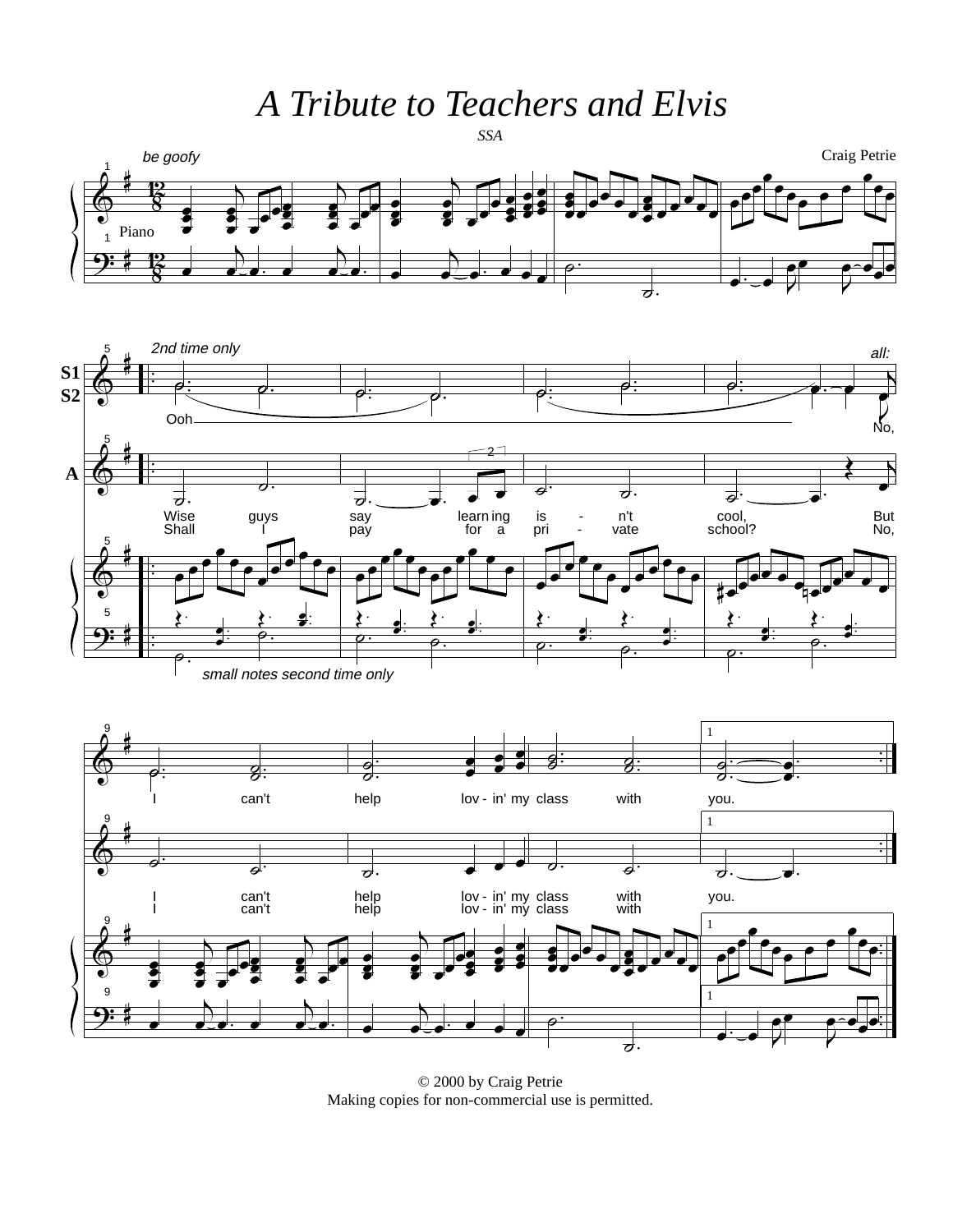



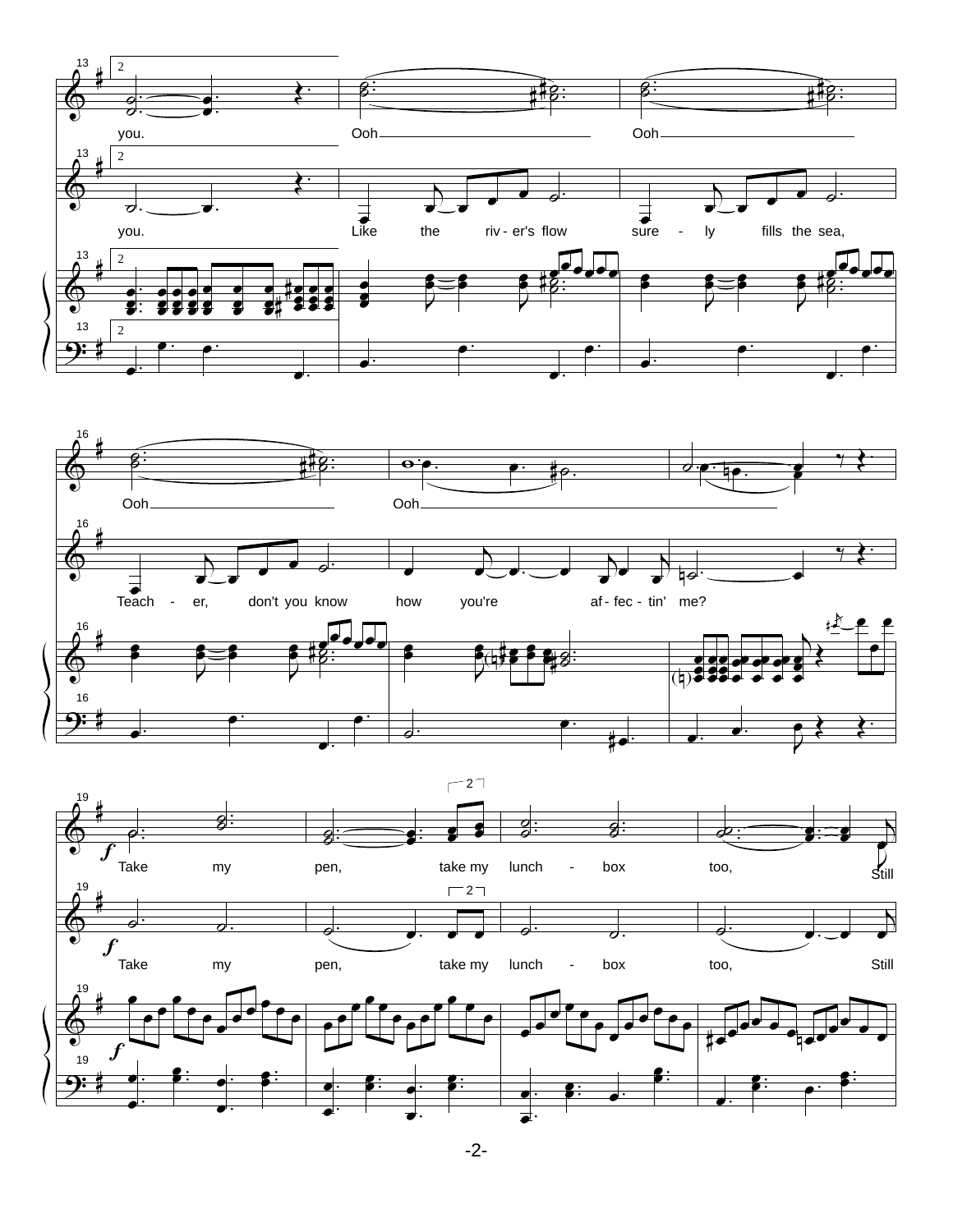

 $\Gamma$ 21





-3-